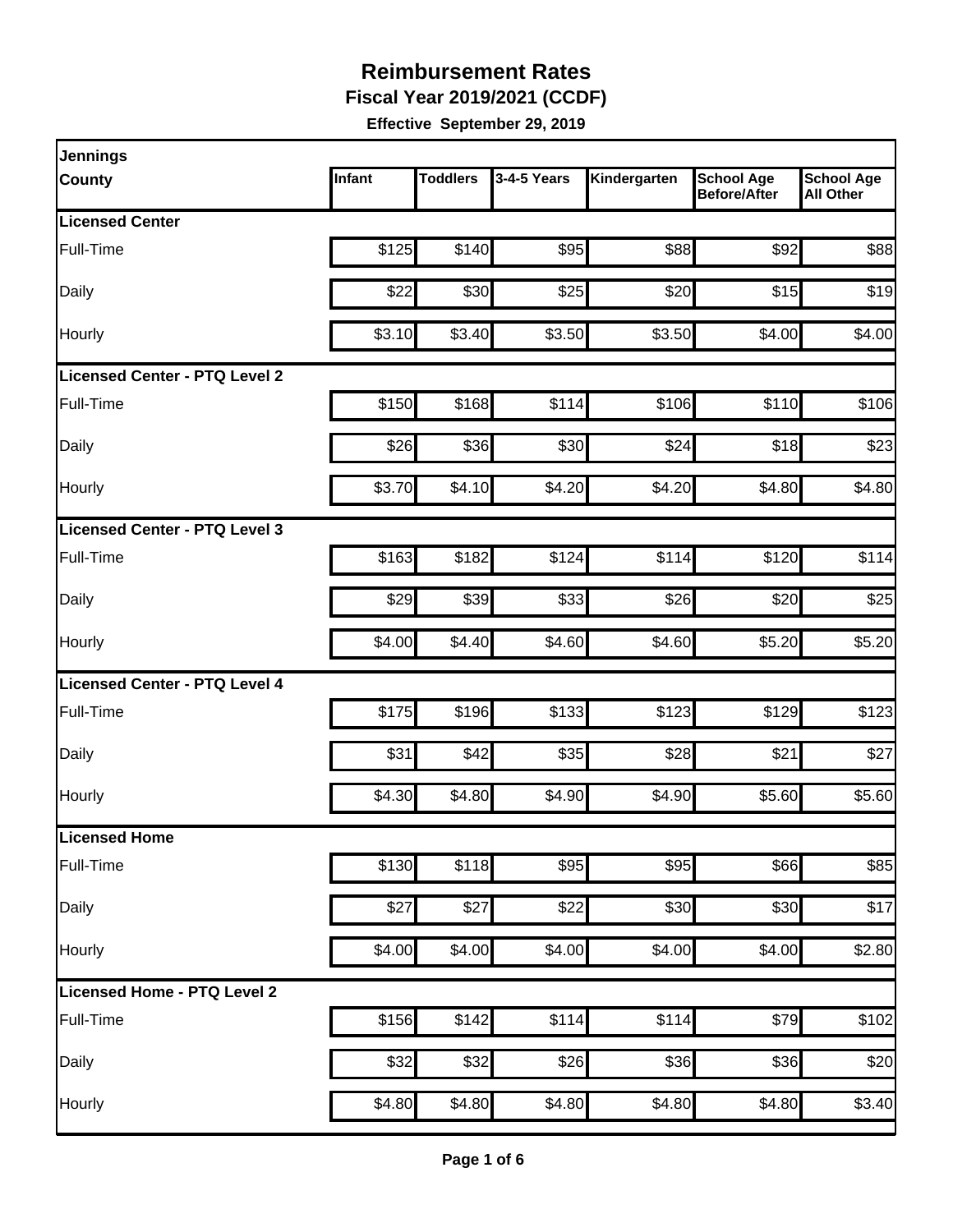**Fiscal Year 2019/2021 (CCDF)**

| Infant | <b>Toddlers</b>        |                                                      | Kindergarten                                                                                                                                                                  | <b>School Age</b><br><b>Before/After</b>                             | <b>School Age</b><br><b>All Other</b>                                                                                                               |
|--------|------------------------|------------------------------------------------------|-------------------------------------------------------------------------------------------------------------------------------------------------------------------------------|----------------------------------------------------------------------|-----------------------------------------------------------------------------------------------------------------------------------------------------|
|        |                        |                                                      |                                                                                                                                                                               |                                                                      |                                                                                                                                                     |
| \$169  |                        | \$124                                                |                                                                                                                                                                               | \$86                                                                 | \$111                                                                                                                                               |
|        |                        | \$29                                                 |                                                                                                                                                                               | \$39                                                                 | \$22                                                                                                                                                |
| \$5.20 |                        | \$5.20                                               |                                                                                                                                                                               | \$5.20                                                               | \$3.60                                                                                                                                              |
|        |                        |                                                      |                                                                                                                                                                               |                                                                      |                                                                                                                                                     |
| \$182  |                        |                                                      |                                                                                                                                                                               | \$92                                                                 | \$119                                                                                                                                               |
| \$38   |                        | \$31                                                 |                                                                                                                                                                               | \$42                                                                 | \$24                                                                                                                                                |
|        |                        |                                                      |                                                                                                                                                                               | \$5.60                                                               | \$3.90                                                                                                                                              |
|        |                        |                                                      |                                                                                                                                                                               |                                                                      |                                                                                                                                                     |
| \$97   |                        | \$70                                                 |                                                                                                                                                                               | \$32                                                                 | \$70                                                                                                                                                |
| \$17   |                        | \$14                                                 |                                                                                                                                                                               | \$15                                                                 | \$16                                                                                                                                                |
| \$3.10 |                        | \$2.70                                               |                                                                                                                                                                               | \$2.70                                                               | \$2.70                                                                                                                                              |
|        |                        |                                                      |                                                                                                                                                                               |                                                                      |                                                                                                                                                     |
| \$111  |                        | \$83                                                 |                                                                                                                                                                               | \$62                                                                 | \$79                                                                                                                                                |
| \$20   |                        | \$20                                                 |                                                                                                                                                                               | \$15                                                                 | \$18                                                                                                                                                |
|        |                        |                                                      |                                                                                                                                                                               | \$3.40                                                               | \$3.40                                                                                                                                              |
|        |                        |                                                      |                                                                                                                                                                               |                                                                      |                                                                                                                                                     |
|        |                        | \$114                                                |                                                                                                                                                                               | $\overline{$}110$                                                    | \$106                                                                                                                                               |
|        |                        |                                                      |                                                                                                                                                                               | \$18                                                                 | \$23                                                                                                                                                |
|        |                        | \$4.20                                               |                                                                                                                                                                               | \$4.80                                                               | \$4.80                                                                                                                                              |
|        |                        |                                                      |                                                                                                                                                                               |                                                                      |                                                                                                                                                     |
|        |                        |                                                      |                                                                                                                                                                               | \$120                                                                | \$114                                                                                                                                               |
|        |                        |                                                      |                                                                                                                                                                               | \$20                                                                 | \$25                                                                                                                                                |
|        |                        |                                                      |                                                                                                                                                                               | \$5.20                                                               | \$5.20                                                                                                                                              |
|        | \$35<br>\$5.60<br>\$29 | \$3.10<br>\$150<br>\$26<br>\$3.70<br>\$163<br>\$4.00 | 3-4-5 Years<br>\$153<br>\$35<br>\$5.20<br>\$165<br>\$38<br>\$5.60<br>\$70<br>\$14<br>\$3.10<br>\$105<br>\$22<br>\$3.30<br>\$168<br>\$36<br>\$4.10<br>\$182]<br>\$39<br>\$4.40 | \$133<br>\$42<br>\$5.60<br>\$3.10<br>\$30<br>\$124<br>\$33<br>\$4.60 | \$124<br>\$39<br>\$5.20<br>\$133<br>\$5.60<br>\$52<br>\$9<br>\$2.80<br>\$70<br>\$15<br>\$3.20<br>\$106<br>\$24<br>\$4.20<br>\$114<br>\$26<br>\$4.60 |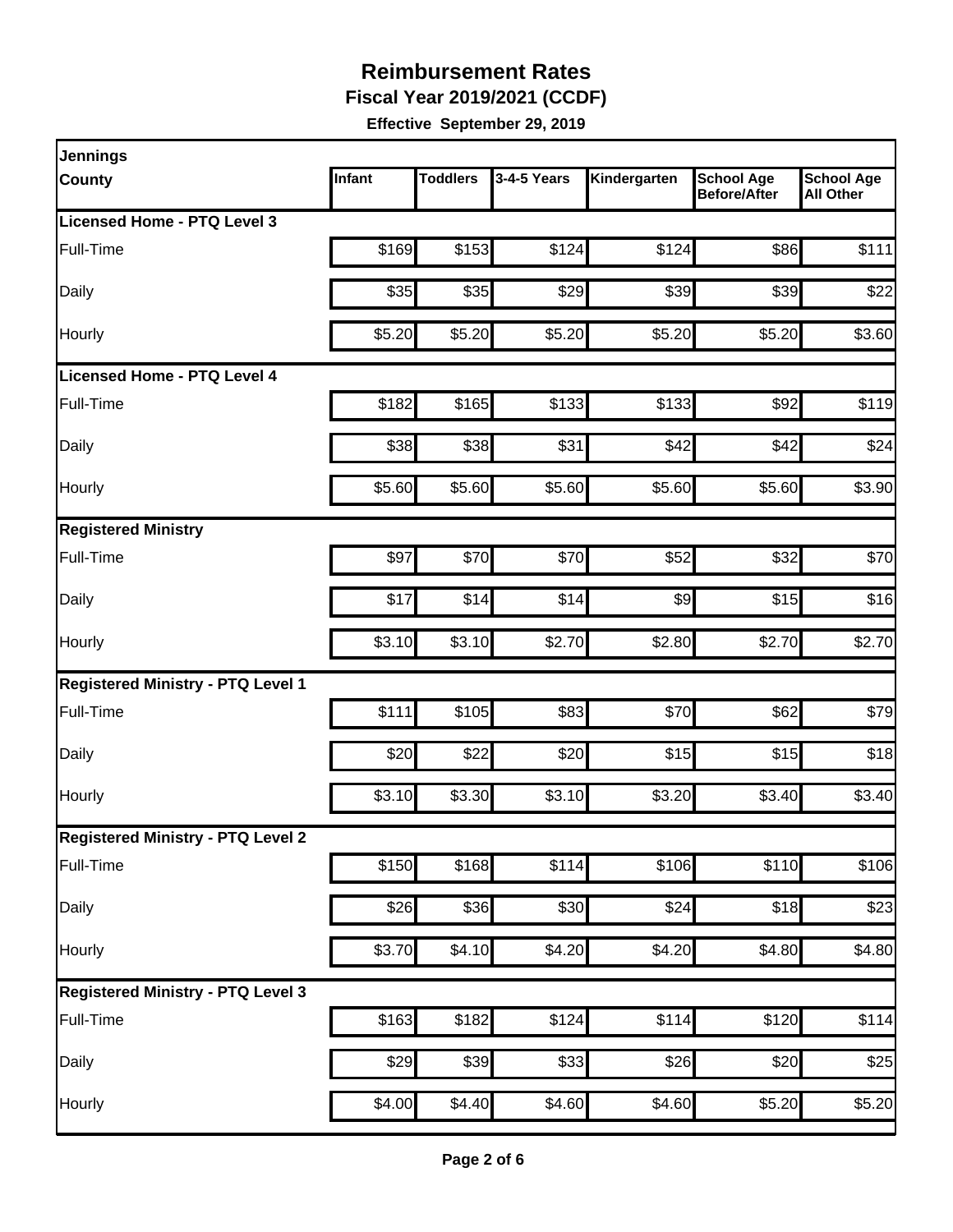**Fiscal Year 2019/2021 (CCDF)**

| <b>Jennings</b>                          |        |                 |             |              |                                          |                                       |
|------------------------------------------|--------|-----------------|-------------|--------------|------------------------------------------|---------------------------------------|
| County                                   | Infant | <b>Toddlers</b> | 3-4-5 Years | Kindergarten | <b>School Age</b><br><b>Before/After</b> | <b>School Age</b><br><b>All Other</b> |
| <b>Registered Ministry - PTQ Level 4</b> |        |                 |             |              |                                          |                                       |
| Full-Time                                | \$175  | \$196           | \$133       | \$123        | \$129                                    | \$123                                 |
| Daily                                    | \$31   | \$42            | \$35        | \$28         | \$21                                     | \$27                                  |
| Hourly                                   | \$4.30 | \$4.80          | \$4.90      | \$4.90       | \$5.60                                   | \$5.60                                |
| <b>Exempt Center</b>                     |        |                 |             |              |                                          |                                       |
| Full-Time                                | \$97   | \$70            | \$70        | \$52         | \$32                                     | \$70                                  |
| Daily                                    | \$17   | \$14            | \$14        | \$9          | \$15                                     | \$16                                  |
| Hourly                                   | \$3.10 | \$3.10          | \$2.70      | \$2.80       | \$2.70                                   | \$2.70                                |
| <b>Accredited Exempt Center</b>          |        |                 |             |              |                                          |                                       |
| Full-Time                                | \$138  | \$138           | \$97        | \$97         | \$99                                     | \$97                                  |
| Daily                                    | \$24   | \$33            | \$28        | \$21         | \$17                                     | \$21                                  |
| Hourly                                   | \$3.40 | \$3.70          | \$3.90      | \$3.90       | \$3.30                                   | \$4.00                                |
| <b>Exempt Home</b>                       |        |                 |             |              |                                          |                                       |
| Full-Time                                | \$81   | \$73            | \$72        | \$32         | \$30                                     | \$17                                  |
| Daily                                    | \$14   | \$12            | \$12        | \$9          | \$5                                      | \$12                                  |
| Hourly                                   | \$2.10 | \$2.10          | \$2.10      | \$1.90       | \$1.60                                   | \$2.00                                |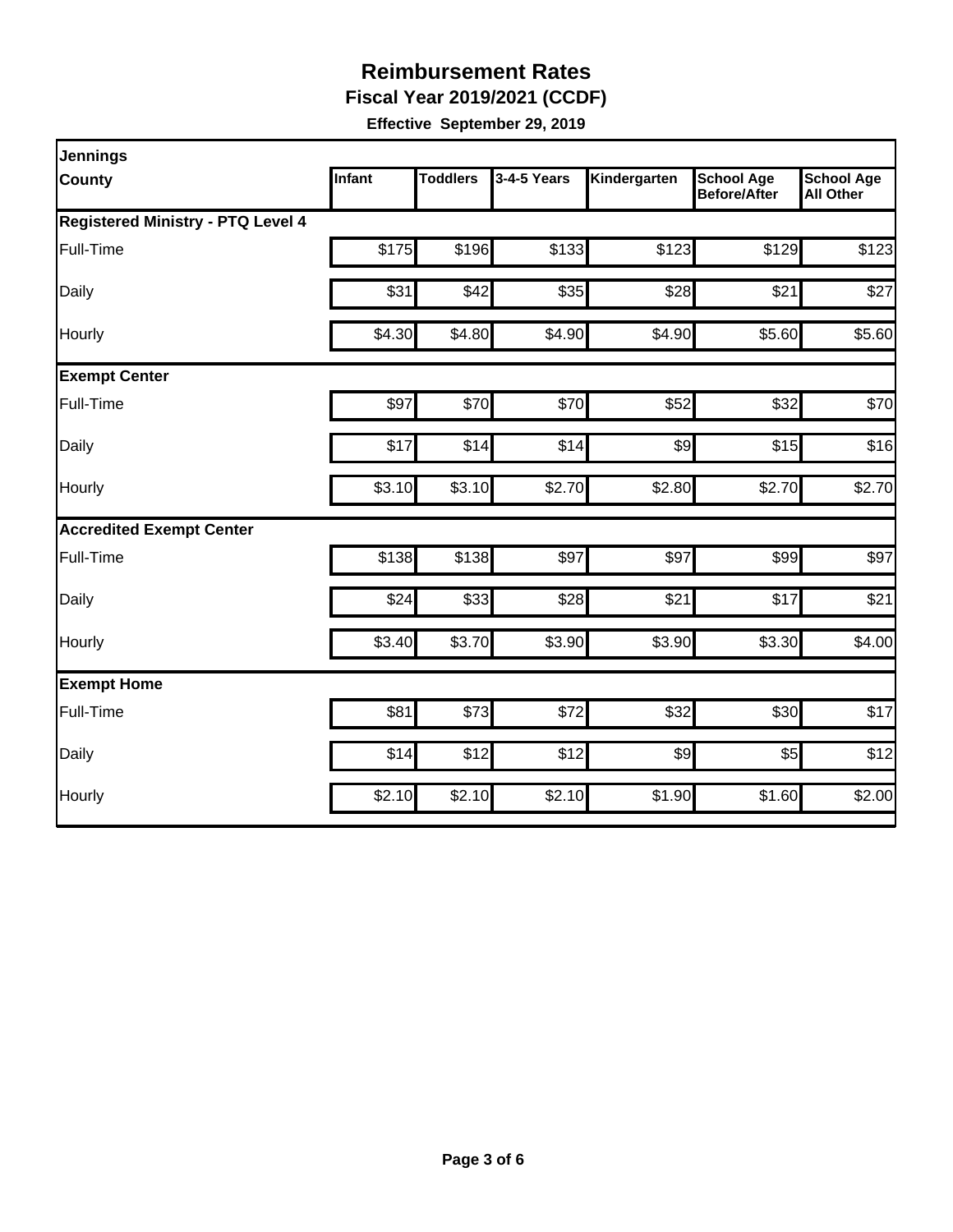#### **School Year 2019/2021 (OMW Pre-K) Reimbursement Rates**

| Jennings                          |        |                 |             |              |                                   |                         |
|-----------------------------------|--------|-----------------|-------------|--------------|-----------------------------------|-------------------------|
| <b>County</b>                     | Infant | <b>Toddlers</b> | 3-4-5 Years | Kindergarten | <b>School Age</b><br>Before/After | School Age<br>All Other |
| Licensed Center - PTQ Level 3     |        |                 |             |              |                                   |                         |
| Full-Time                         |        |                 | \$136.40    |              |                                   |                         |
| Daily                             |        |                 |             |              |                                   |                         |
| Hourly                            |        |                 |             |              |                                   |                         |
| Licensed Center - PTQ Level 4     |        |                 |             |              |                                   |                         |
| Full-Time                         |        |                 | \$146.30    |              |                                   |                         |
| Daily                             |        |                 |             |              |                                   |                         |
| Hourly                            |        |                 |             |              |                                   |                         |
| Licensed Home - PTQ Level 3       |        |                 |             |              |                                   |                         |
| Full-Time                         |        |                 | \$136.40    |              |                                   |                         |
| Daily                             |        |                 |             |              |                                   |                         |
| Hourly                            |        |                 |             |              |                                   |                         |
| Licensed Home - PTQ Level 4       |        |                 |             |              |                                   |                         |
| Full-Time                         |        |                 | \$146.30    |              |                                   |                         |
| Daily                             |        |                 |             |              |                                   |                         |
| Hourly                            |        |                 |             |              |                                   |                         |
| VCP Ministry - PTQ Level 0        |        |                 |             |              |                                   |                         |
| Full-Time                         |        |                 | \$77.00     |              |                                   |                         |
| Daily                             |        |                 |             |              |                                   |                         |
| Hourly                            |        |                 |             |              |                                   |                         |
| <b>VCP Ministry - PTQ Level 3</b> |        |                 |             |              |                                   |                         |
| Full-Time                         |        |                 | \$136.40    |              |                                   |                         |
| Daily                             |        |                 |             |              |                                   |                         |
| Hourly                            |        |                 |             |              |                                   |                         |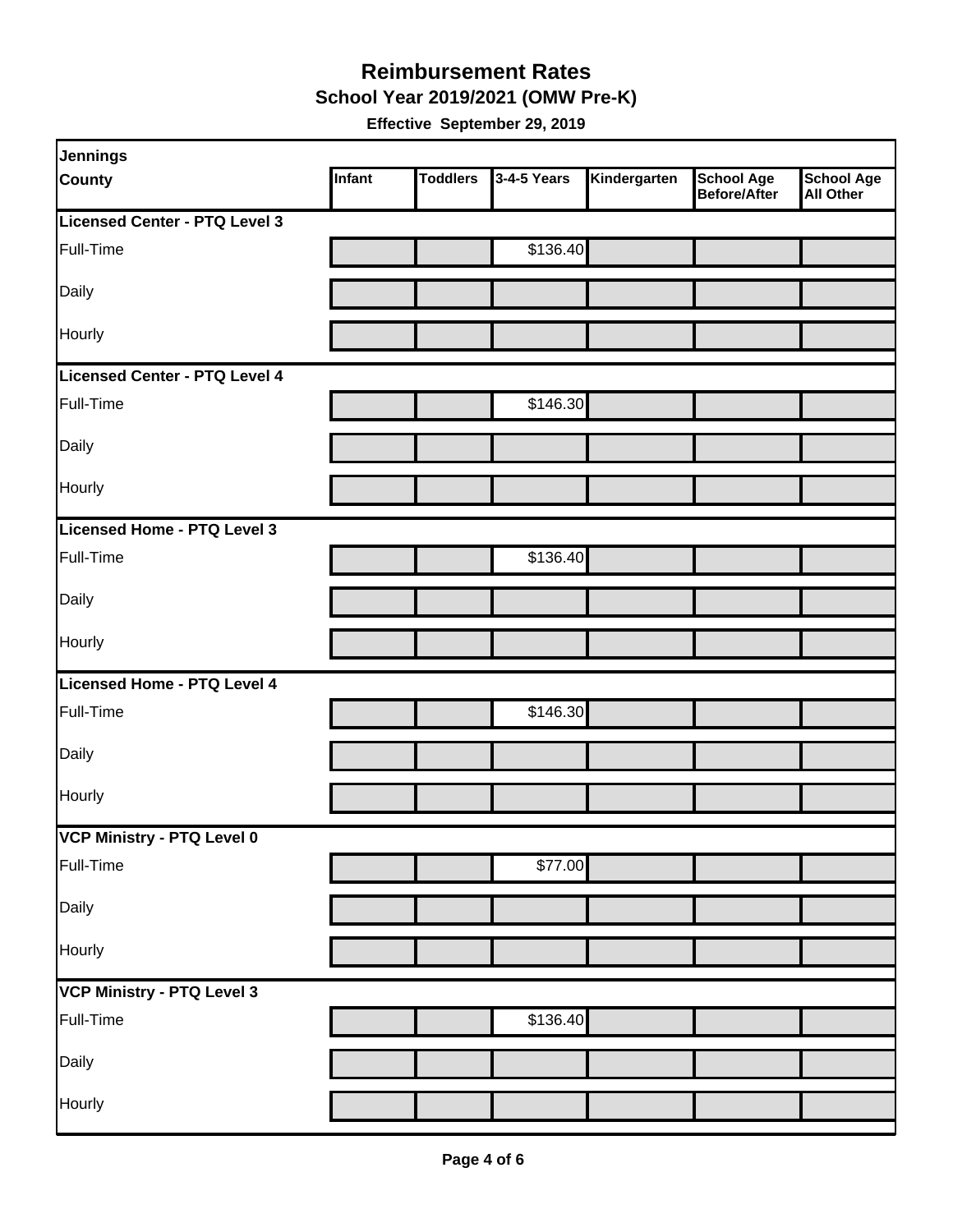**School Year 2019/2021 (OMW Pre-K)**

| Jennings                                       |        |                 |             |              |                                          |                                       |  |  |  |
|------------------------------------------------|--------|-----------------|-------------|--------------|------------------------------------------|---------------------------------------|--|--|--|
| <b>County</b>                                  | Infant | <b>Toddlers</b> | 3-4-5 Years | Kindergarten | <b>School Age</b><br><b>Before/After</b> | <b>School Age</b><br><b>All Other</b> |  |  |  |
| <b>VCP Ministry - PTQ Level 4</b>              |        |                 |             |              |                                          |                                       |  |  |  |
| Full-Time                                      |        |                 | \$146.30    |              |                                          |                                       |  |  |  |
| Daily                                          |        |                 |             |              |                                          |                                       |  |  |  |
| Hourly                                         |        |                 |             |              |                                          |                                       |  |  |  |
| Private Accredited School - PTQ Level 0        |        |                 |             |              |                                          |                                       |  |  |  |
| Full-Time                                      |        |                 | \$104.50    |              |                                          |                                       |  |  |  |
| Daily                                          |        |                 |             |              |                                          |                                       |  |  |  |
| Hourly                                         |        |                 |             |              |                                          |                                       |  |  |  |
| Private Accredited School - PTQ Level 1        |        |                 |             |              |                                          |                                       |  |  |  |
| Full-Time                                      |        |                 | \$104.50    |              |                                          |                                       |  |  |  |
| Daily                                          |        |                 |             |              |                                          |                                       |  |  |  |
| Hourly                                         |        |                 |             |              |                                          |                                       |  |  |  |
| <b>Private Accredited School - PTQ Level 2</b> |        |                 |             |              |                                          |                                       |  |  |  |
| Full-Time                                      |        |                 | \$125.40    |              |                                          |                                       |  |  |  |
| Daily                                          |        |                 |             |              |                                          |                                       |  |  |  |
| Hourly                                         |        |                 |             |              |                                          |                                       |  |  |  |
| Private Accredited School - PTQ Level 3        |        |                 |             |              |                                          |                                       |  |  |  |
| Full-Time                                      |        |                 | \$136.40    |              |                                          |                                       |  |  |  |
| Daily                                          |        |                 |             |              |                                          |                                       |  |  |  |
| Hourly                                         |        |                 |             |              |                                          |                                       |  |  |  |
| Private Accredited School - PTQ Level 4        |        |                 |             |              |                                          |                                       |  |  |  |
| Full-Time                                      |        |                 | \$146.30    |              |                                          |                                       |  |  |  |
| Daily                                          |        |                 |             |              |                                          |                                       |  |  |  |
| Hourly                                         |        |                 |             |              |                                          |                                       |  |  |  |